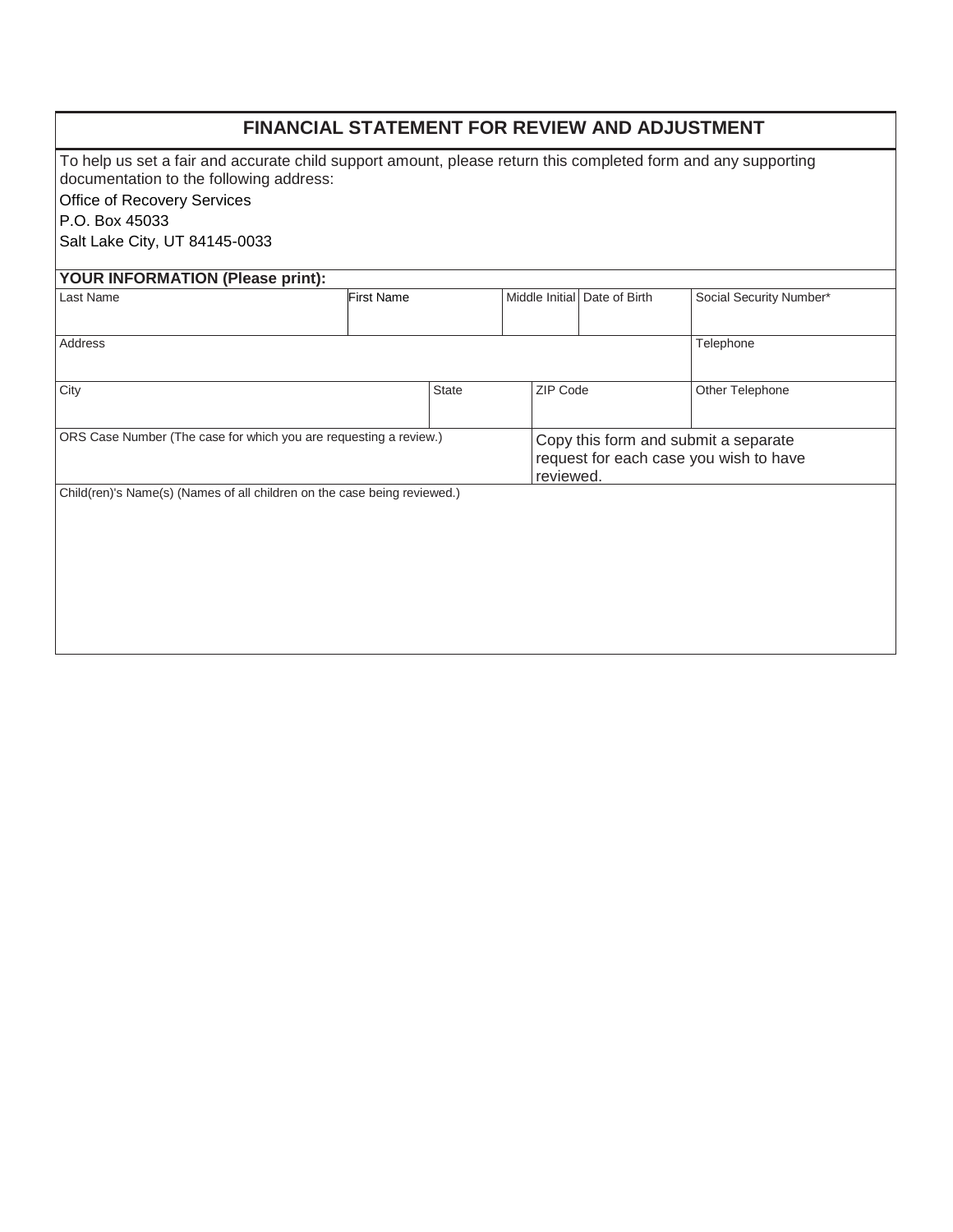| <b>Section 1: Your Income Information</b>                                                                                                                                                                                                                                                                        |                                          |                                                                                                                                                  |  |  |  |  |  |  |
|------------------------------------------------------------------------------------------------------------------------------------------------------------------------------------------------------------------------------------------------------------------------------------------------------------------|------------------------------------------|--------------------------------------------------------------------------------------------------------------------------------------------------|--|--|--|--|--|--|
|                                                                                                                                                                                                                                                                                                                  |                                          |                                                                                                                                                  |  |  |  |  |  |  |
| Submit the following information:<br>(Two forms of verification are required)                                                                                                                                                                                                                                    |                                          | 1) Two or three paycheck stubs or statement from employer; and<br>2) Last year's tax records, complete as filed with the IRS (forms, W2s, etc.). |  |  |  |  |  |  |
|                                                                                                                                                                                                                                                                                                                  | Monthly Income                           | Source/Address/Phone                                                                                                                             |  |  |  |  |  |  |
| Employment                                                                                                                                                                                                                                                                                                       | \$<br>Gross                              |                                                                                                                                                  |  |  |  |  |  |  |
| Unemployment                                                                                                                                                                                                                                                                                                     | \$                                       |                                                                                                                                                  |  |  |  |  |  |  |
| Pension                                                                                                                                                                                                                                                                                                          | \$                                       |                                                                                                                                                  |  |  |  |  |  |  |
| Alimony                                                                                                                                                                                                                                                                                                          | \$                                       |                                                                                                                                                  |  |  |  |  |  |  |
| Social Security Benefits\$                                                                                                                                                                                                                                                                                       |                                          |                                                                                                                                                  |  |  |  |  |  |  |
| <b>Workers Comp</b>                                                                                                                                                                                                                                                                                              | \$                                       |                                                                                                                                                  |  |  |  |  |  |  |
| Other                                                                                                                                                                                                                                                                                                            | \$                                       |                                                                                                                                                  |  |  |  |  |  |  |
|                                                                                                                                                                                                                                                                                                                  |                                          | Section 2: Substantial Change in Circumstance                                                                                                    |  |  |  |  |  |  |
|                                                                                                                                                                                                                                                                                                                  |                                          | $\square$ No<br>Has there been a substantial change in circumstance since your previous child support order?<br>$\Box$ Yes                       |  |  |  |  |  |  |
| If there has been a substantial change in circumstance since your previous child support order was established, please<br>provide an explanation below and attach any appropriate verification (doctor's note, etc.). If you are currently incarcerated,<br>please complete the incarceration information below. |                                          |                                                                                                                                                  |  |  |  |  |  |  |
|                                                                                                                                                                                                                                                                                                                  |                                          |                                                                                                                                                  |  |  |  |  |  |  |
|                                                                                                                                                                                                                                                                                                                  |                                          |                                                                                                                                                  |  |  |  |  |  |  |
|                                                                                                                                                                                                                                                                                                                  |                                          |                                                                                                                                                  |  |  |  |  |  |  |
|                                                                                                                                                                                                                                                                                                                  |                                          |                                                                                                                                                  |  |  |  |  |  |  |
|                                                                                                                                                                                                                                                                                                                  |                                          |                                                                                                                                                  |  |  |  |  |  |  |
|                                                                                                                                                                                                                                                                                                                  |                                          |                                                                                                                                                  |  |  |  |  |  |  |
|                                                                                                                                                                                                                                                                                                                  |                                          |                                                                                                                                                  |  |  |  |  |  |  |
| Are you currently incarcerated?                                                                                                                                                                                                                                                                                  | $\square$ Yes                            | $\square$ No                                                                                                                                     |  |  |  |  |  |  |
| <b>Incarceration Information:</b>                                                                                                                                                                                                                                                                                |                                          |                                                                                                                                                  |  |  |  |  |  |  |
|                                                                                                                                                                                                                                                                                                                  | Name of Prison/Facility:<br>Inmate $#$ : |                                                                                                                                                  |  |  |  |  |  |  |
| Address:                                                                                                                                                                                                                                                                                                         |                                          | City<br><b>ZIP</b><br><b>State</b>                                                                                                               |  |  |  |  |  |  |
| Will the duration of your incarceration last more than 180 calendar days prospectively?<br>$\Box$ Yes<br>$\Box$ No                                                                                                                                                                                               |                                          |                                                                                                                                                  |  |  |  |  |  |  |
| Date of Incarceration:                                                                                                                                                                                                                                                                                           |                                          | Expected Date of Release, if known:                                                                                                              |  |  |  |  |  |  |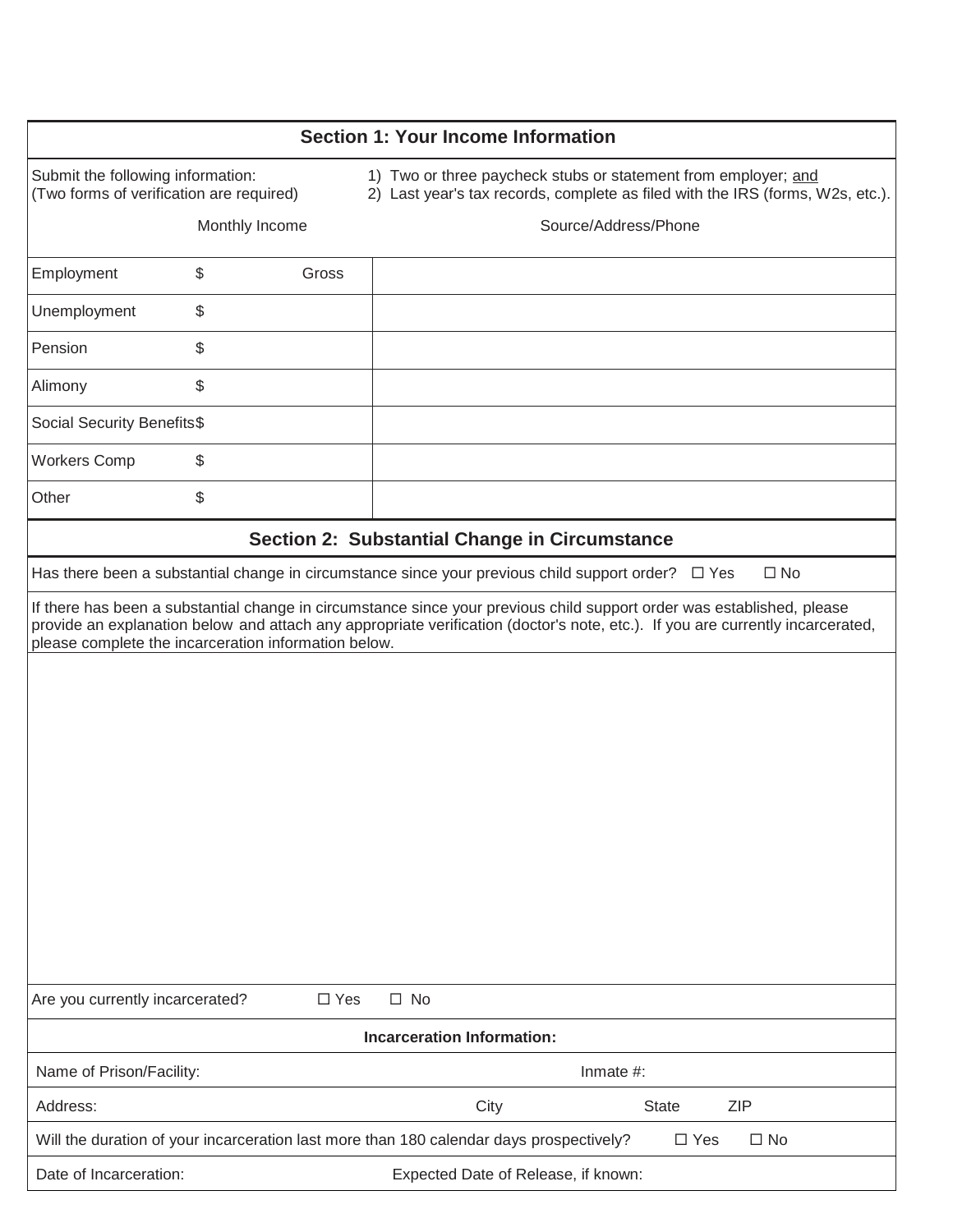| <b>Section 3: Barriers to Employment</b>                                                                                                                                                                                                                                                                    |                                                 |              |                            |  |                    |                              |  |
|-------------------------------------------------------------------------------------------------------------------------------------------------------------------------------------------------------------------------------------------------------------------------------------------------------------|-------------------------------------------------|--------------|----------------------------|--|--------------------|------------------------------|--|
| Complete this section if you are not capable of earning at least \$7.25/hour, full time (\$1260.00/month gross income).                                                                                                                                                                                     |                                                 |              |                            |  |                    |                              |  |
| Are you at least 18 years old?                                                                                                                                                                                                                                                                              |                                                 |              |                            |  | $\Box$ Yes         | $\square$ No                 |  |
| Do you have a high school diploma or equivalent (G.E.D.)?<br>If no, are you enrolled in a program to obtain a high school diploma or equivalent?<br>If yes, provide written verification of enrollment from the school or program.                                                                          |                                                 |              |                            |  |                    | $\square$ No<br>$\square$ No |  |
| Do you have any felony convictions?<br>If yes, provide incarceration time period(s) and explain how the felony conviction has affected<br>your ability to work:                                                                                                                                             | $\square$ Yes                                   | $\square$ No |                            |  |                    |                              |  |
| Is your ability to work limited by medical conditions?<br>If yes, provide a written statement from your licensed healthcare provider describing the health<br>care provider's opinion regarding your ability to work, the limitations to working and the expected<br>duration.                              |                                                 |              |                            |  |                    | $\square$ No                 |  |
| Do the emotional or physical needs of a child in your home require you to stay at home and limit your<br>ability to work or to work full time?<br>If yes, provide a written statement from the child's licensed healthcare provider describing the<br>special needs of the child and the expected duration. |                                                 |              |                            |  |                    | $\Box$ No                    |  |
| Are you receiving Social Security benefits?<br>If yes, provide written documentation from the Social Security Administration detailing the type and<br>the amount of the benefit(s) you receive.                                                                                                            |                                                 |              |                            |  |                    | $\Box$ No                    |  |
| Are you legally able to work in the United States?<br>If no, provide written documentation.                                                                                                                                                                                                                 |                                                 |              |                            |  |                    | $\square$ No                 |  |
| Is there any other reason you cannot work full time?<br>If yes, please explain:                                                                                                                                                                                                                             | $\Box$ Yes                                      | $\Box$ No    |                            |  |                    |                              |  |
|                                                                                                                                                                                                                                                                                                             | <b>Section 4: Medical Insurance Information</b> |              |                            |  |                    |                              |  |
|                                                                                                                                                                                                                                                                                                             | Insurance Company Name/Address/Phone            |              | <b>Policy Number</b>       |  | Policy Holder Name |                              |  |
| Medical                                                                                                                                                                                                                                                                                                     |                                                 |              |                            |  |                    |                              |  |
| Dental                                                                                                                                                                                                                                                                                                      |                                                 |              |                            |  |                    |                              |  |
| Optical                                                                                                                                                                                                                                                                                                     |                                                 |              |                            |  |                    |                              |  |
| Pharmaceutical                                                                                                                                                                                                                                                                                              |                                                 |              |                            |  |                    |                              |  |
| <b>Individuals Covered</b><br>Relationship                                                                                                                                                                                                                                                                  |                                                 |              | <b>Individuals Covered</b> |  |                    | Relationship                 |  |
|                                                                                                                                                                                                                                                                                                             |                                                 |              |                            |  |                    |                              |  |
|                                                                                                                                                                                                                                                                                                             |                                                 |              |                            |  |                    |                              |  |
|                                                                                                                                                                                                                                                                                                             |                                                 |              |                            |  |                    |                              |  |
|                                                                                                                                                                                                                                                                                                             |                                                 |              |                            |  |                    |                              |  |